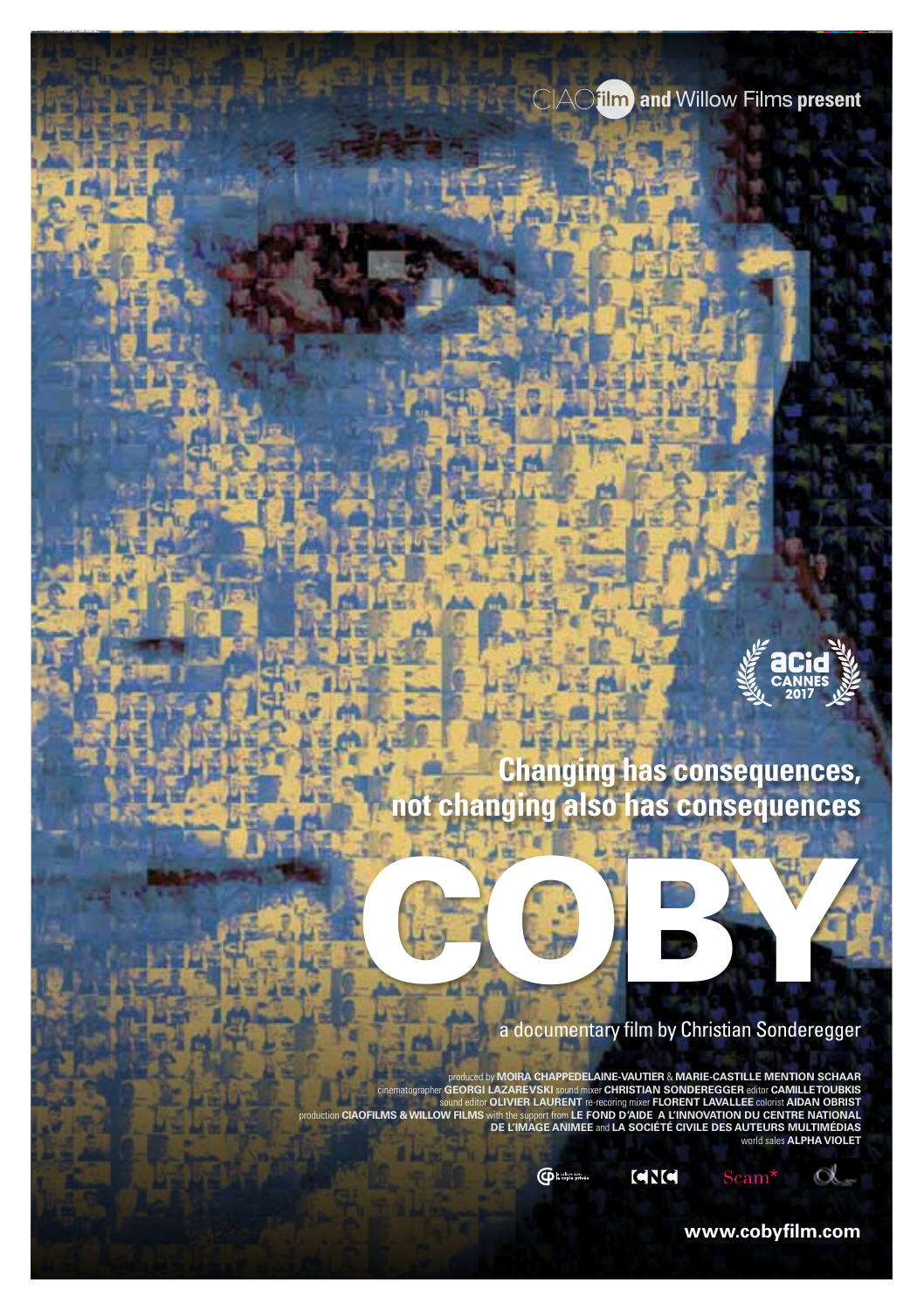World Premiere in Cannes ACID 2017

France – 2017 – HD – 77 min – 1:1.78 – 5.1 – English A First feature Creative Documentary

#### short synopsis

A small town smack bang in the American Midwest. Suzanna, aged 23, changes gender and becomes a boy: Coby. Her transformation deeply disrupts the lives of all who love her. Ultimately, Coby's chrysalis morphs into the transformation of a whole family compelled to modify their own perspectives. Not only a physical metamorphosis is at stake here, but also a spiritual one that eventually takes place under the director's bright, unusual eye.

"Changing has consequences. Not changing also has consequences."

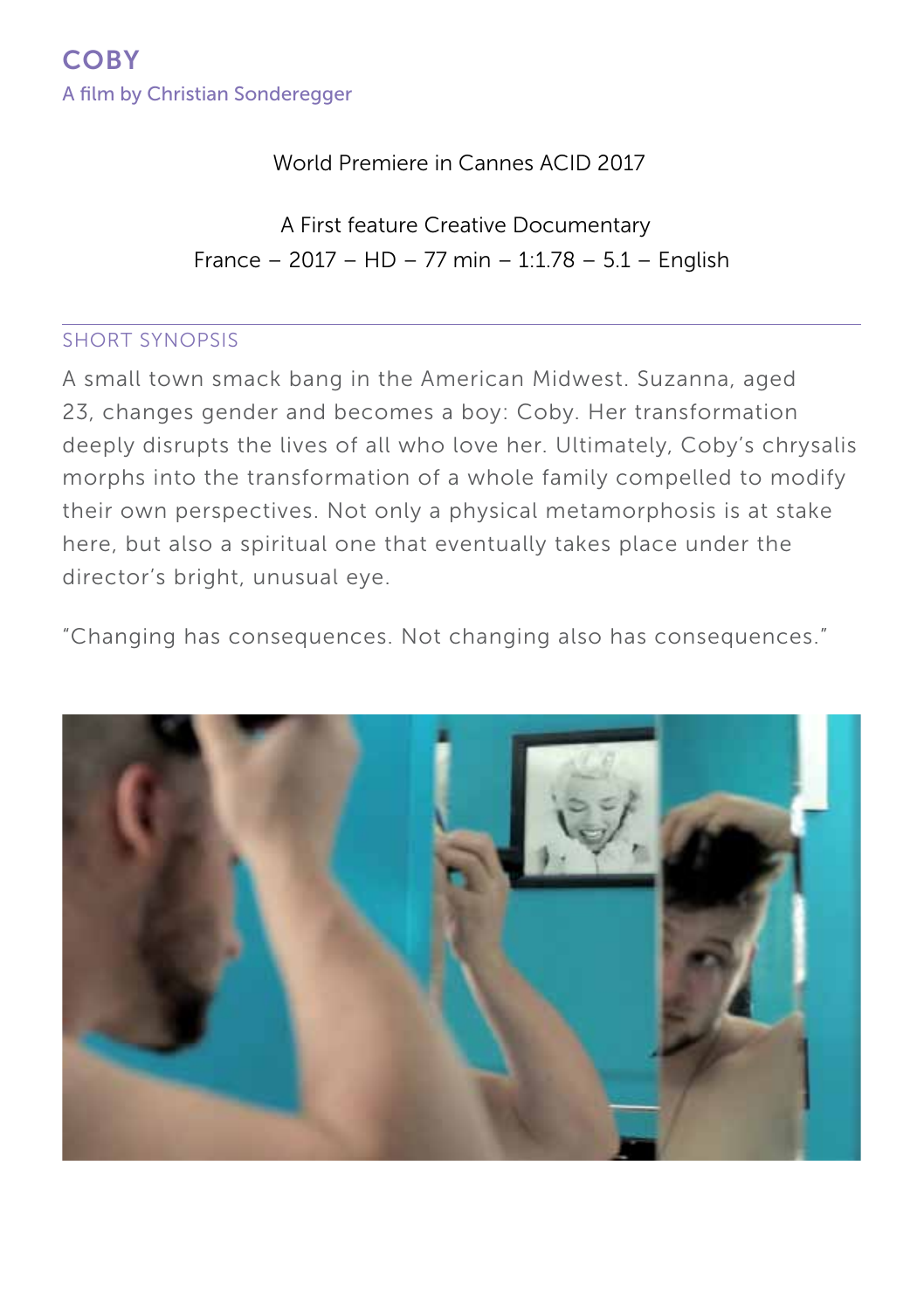#### long synopsis

Chagrin Falls, a small snow-covered village in the Midwest. This is where Jacob and Sara, a perfectly matched couple, live. But Jacob has a secret: before being a man, he was a woman…

At the age of 23 Susanna tells her family she wants to change her gender. This begins by taking testosterone pills. Surgery comes next: the removal of the breasts and then the uterus. Susanna decides to cut her hair short, to help her close friends and family used to the change. She dresses as a boy and chooses a transition name: Coby. It's a huge upheaval in the couple's intimacy. Here surrounding is disrupted too. Her mother, her father, her colleagues are all affected by this strange metamorphosis.

Coby's chrysalis emerges before the eyes of the world, even viewers on YouTube. A daily video shows each new step toward his new body. Strong images which are evidence of his physical transformation, but also of his psychological and emotional evolution. Change affects everything in Coby: his body, his voice, his feelings, his desires. Ultimately, Coby's chrysalis morphs into the transformation of a whole family compelled to modify their own perspective.

Jacob is now a man, with one important difference. There is still one more step necessary before the final transition is complete: hysterectomy. A one-way choice – all the more crucial as his partner Sara does not want to bear a child. So, if Coby decides to have his uterus removed, he renounces the precious ability of women: giving life.

"Changing has consequences. Not changing also has consequences …"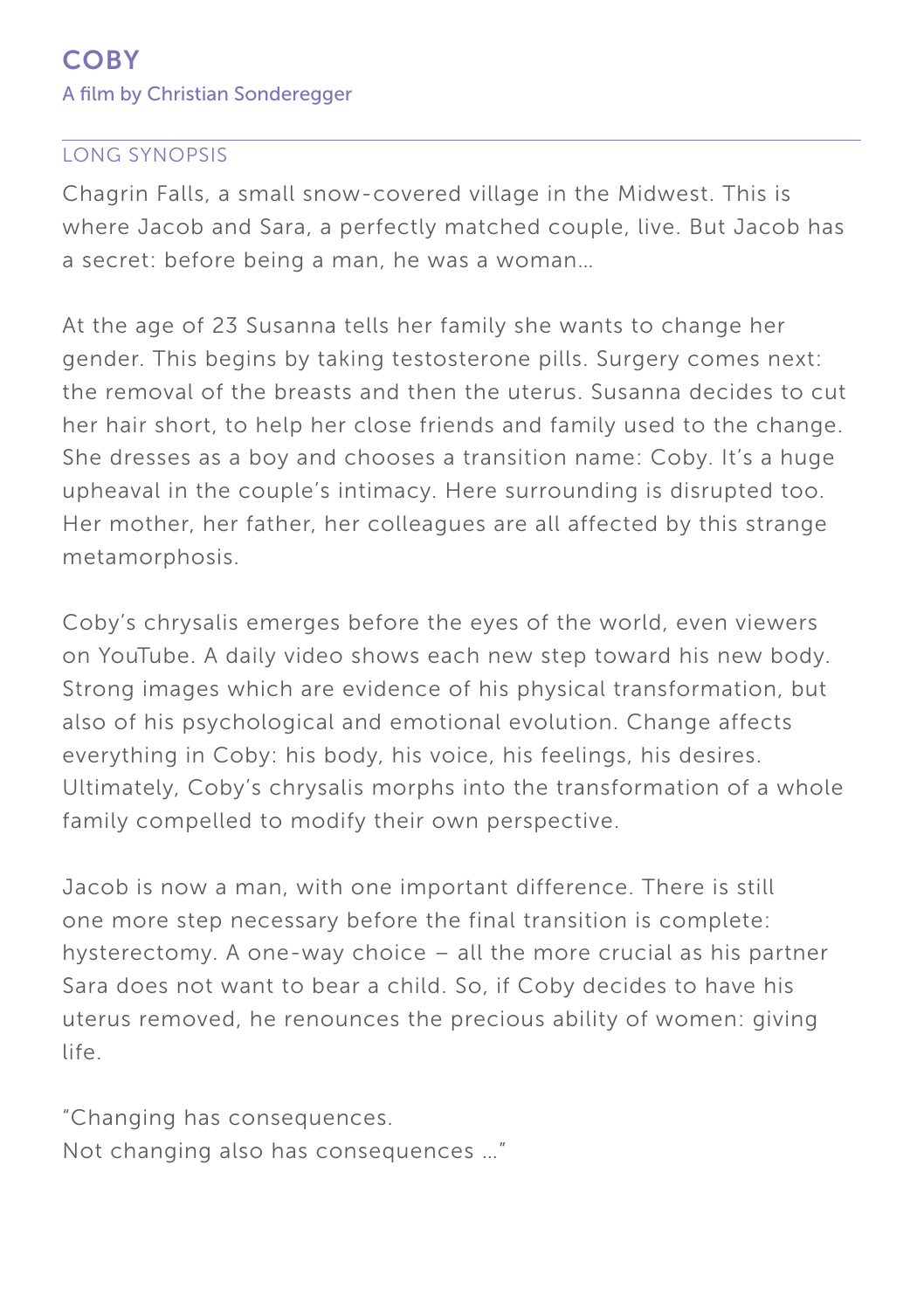

|  | <b>CHARACTERS</b> |
|--|-------------------|
|  |                   |

Jacob Hunt Sara Mound Ellen Hunt Willard Hunt Andrew Hunt

#### CREW

Director, Screenplay, Sound mixing Christian Sonderegger

Editor Camille Toubkis Sound Editor **Contact Contact Contact Contact Contact Contact Contact Contact Contact Contact Contact Contact Contact Contact Contact Contact Contact Contact Contact Contact Contact Contact Contact Contact Contact Contact** Colorist Aïdan Obrist Re-recording Mixer Florent Lavallé

DOP Georgi Lazarevski

Producer Moïra Chappedelaine Vautier (Ciaofilm)

Co-producer Marie-Castille Mention Schaar (Willow Films)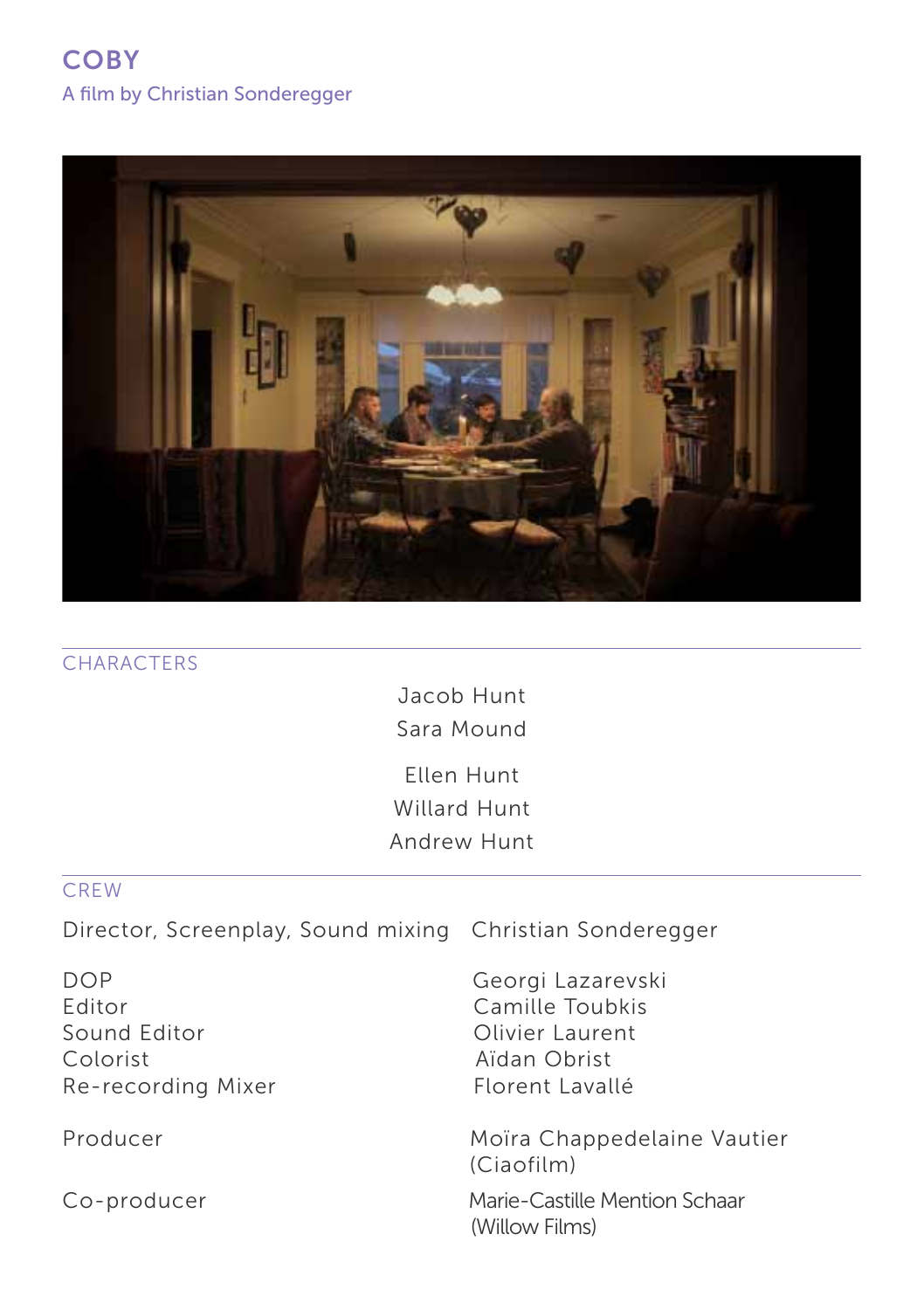

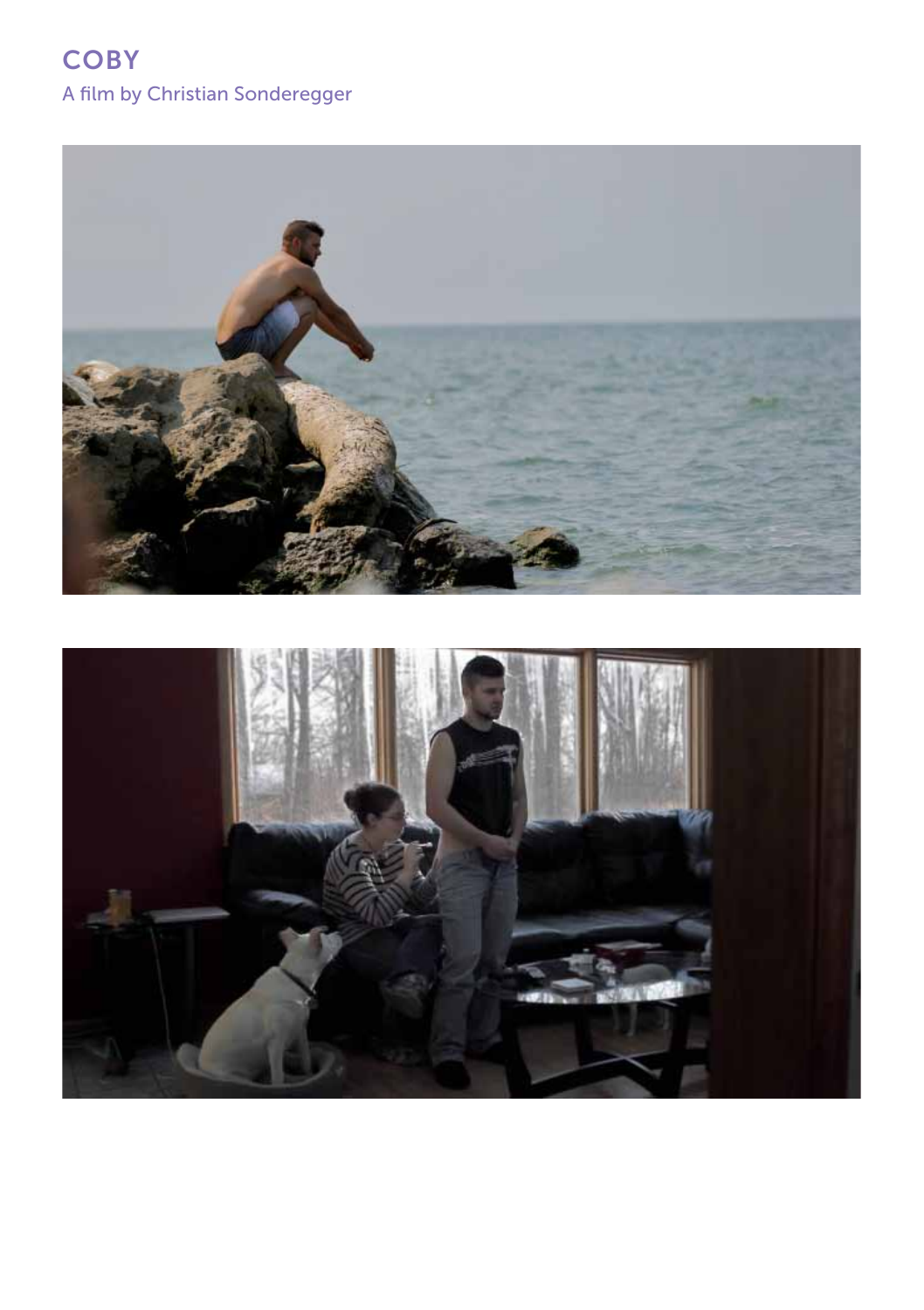

### Director's BIOGRAPHY

Christian Sonderegger was born in 1967, in Strasbourg, France. He has studied Cinematography at the Louis Lumière film school in Paris. He started working as director of photography for short-films, commercials and TV broadcasts.

In the late 90's, he worked as a screenplay writer for Lazennec film production.

Since 1998, he runs Ciaofilm production and directs several commercials and short-films awarded at international festivals. He also works as a director's assistant on features and as sound operator for documentaries.

He now develops and directs his own documentaries and feature lengths at Ciaofilm.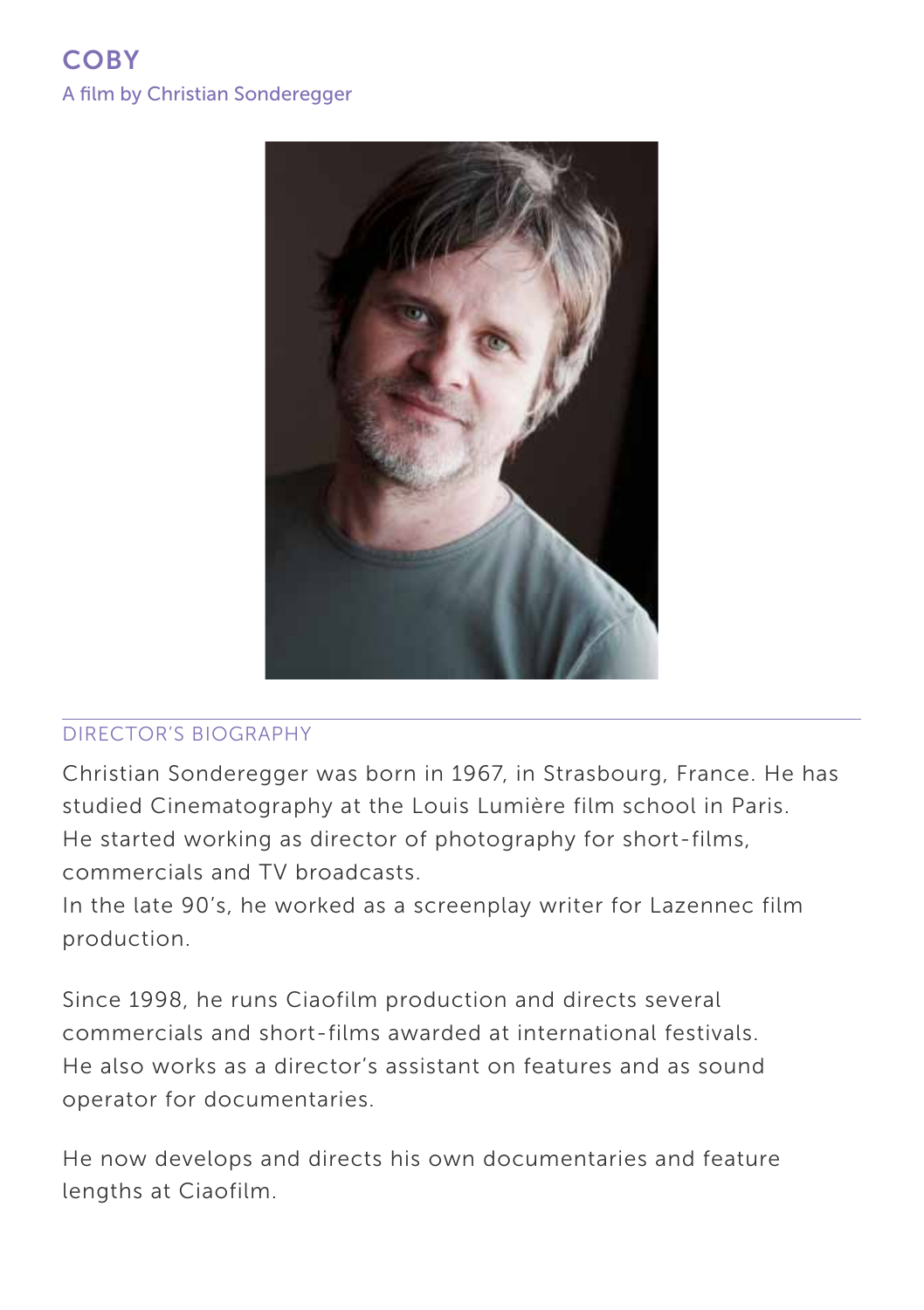### Director's FILMOGRAPHY

### PASTERIES

cast: Martine Sarcey & Gilles Segal (14 min – HD - 2009) Selection : Lucania International Film Festivals (Italy), Shnit International Film Festival Bern (Switzerland), Köln (Germany) Capetown (South Africa) - French-Romanian Film Festival (Romania), Salon de Provence (France)

### INDECENT

cast: Chloé Réjon & Marc Robert (20min - Super 16mm - 2001) 1st award at Valenciennes film festival (France) – First Award at Strasbourg film festival (France) – audience award Silhouette-Paris film festival (France) - International award of Hull Short film festival (UK) – Foreign Film award at Montecatini Film Festival (Italy) – Leading actress award at Moulin Film Festival (France). Selection : Toronto Shorts festival (Canada) – Brooklyn film festival (USA), Palm-Spring Film festival  $(USA)$ 

### A STEP INTO THE VOID

cast: Sami Bouajila & Sacha Bourdo. (8min - 35mm - 1999) Selections: Valenciennes Film festival (France), Cognac Film festival (France), Metz Film festival (France), Sarlat (France), Kiev (Ukraine), Acapulco (Mexico), Manchester (UK), Rio (Brazil)...

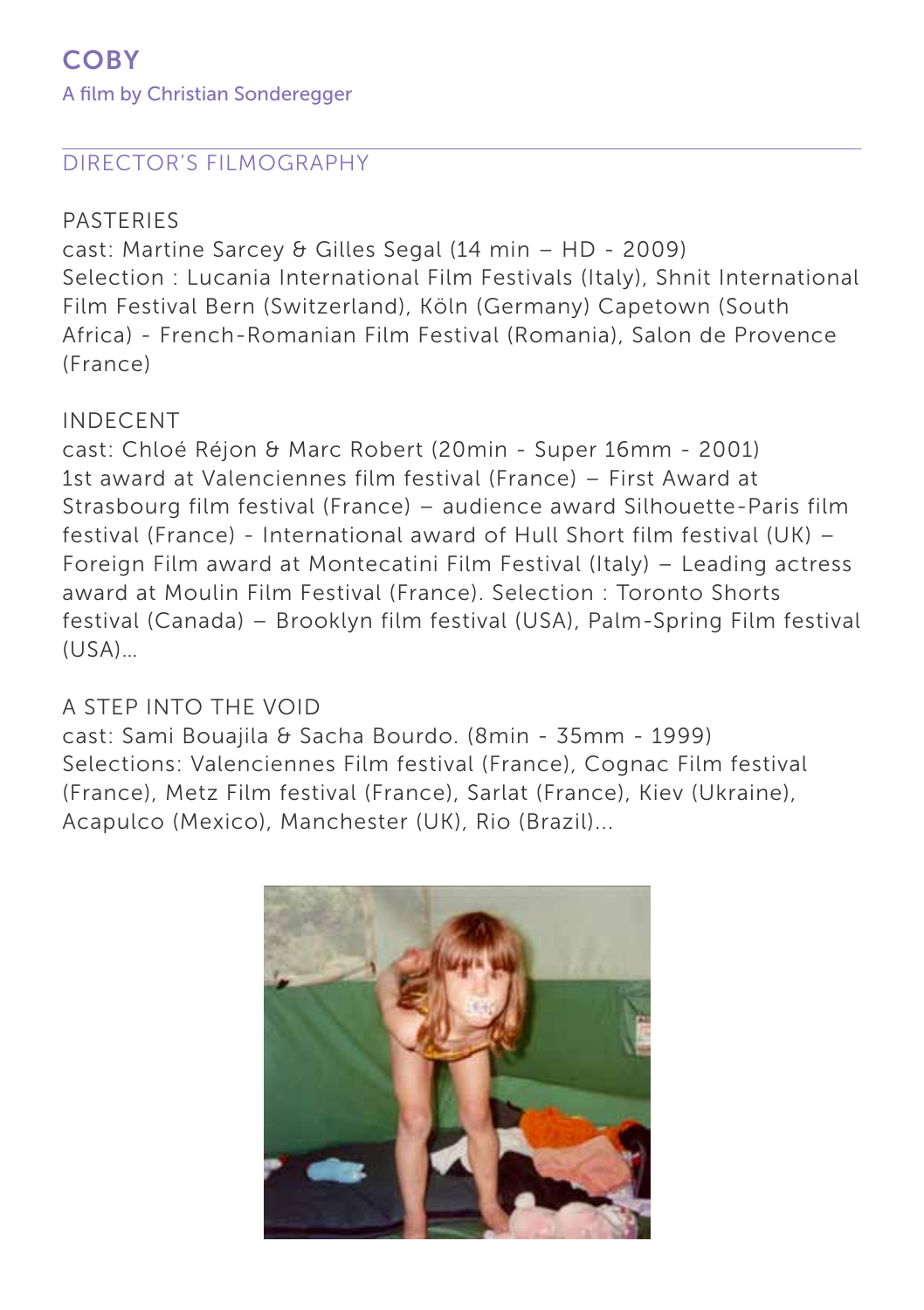#### Director's STATEMENT

I left for the United States with precise ideas about how I was going to film my half-brother's gender change. But as shooting progressed, I felt that something deeper was at stake in the process.

Finally it was the whole family who opened up in front of my camera. I understood then that I was not simply going to document Coby's transformation, but I felt I had to understand how those who were close to him had been supporting him all along.

The factual approach turned into emphasizing the affective as well as the sensory aspects. We turn away from the body to get closer to the mind. The question then is not why, but how. The point is: what is at stake in the resulting changes within the family? So the movie was remodeled into a narrative relating the changes affecting not only Coby, but the whole family. Something which was vital to one of its members compelled the others to do some soul-searching. In their own way, they all had to overcome an ordeal. Eventually they emerged as more complete human beings.

This portrait of my half-brother has eventually turned into a metaphor for our capacity to evolve and adjust to the changes which we can't avoid - a situation which goes beyond the feeling of discomfort experienced by transgender people. As Will, Coby's father, aptly puts it during the interview: "Changing has consequences, but not changing also has consequences"



Christian Sonderegger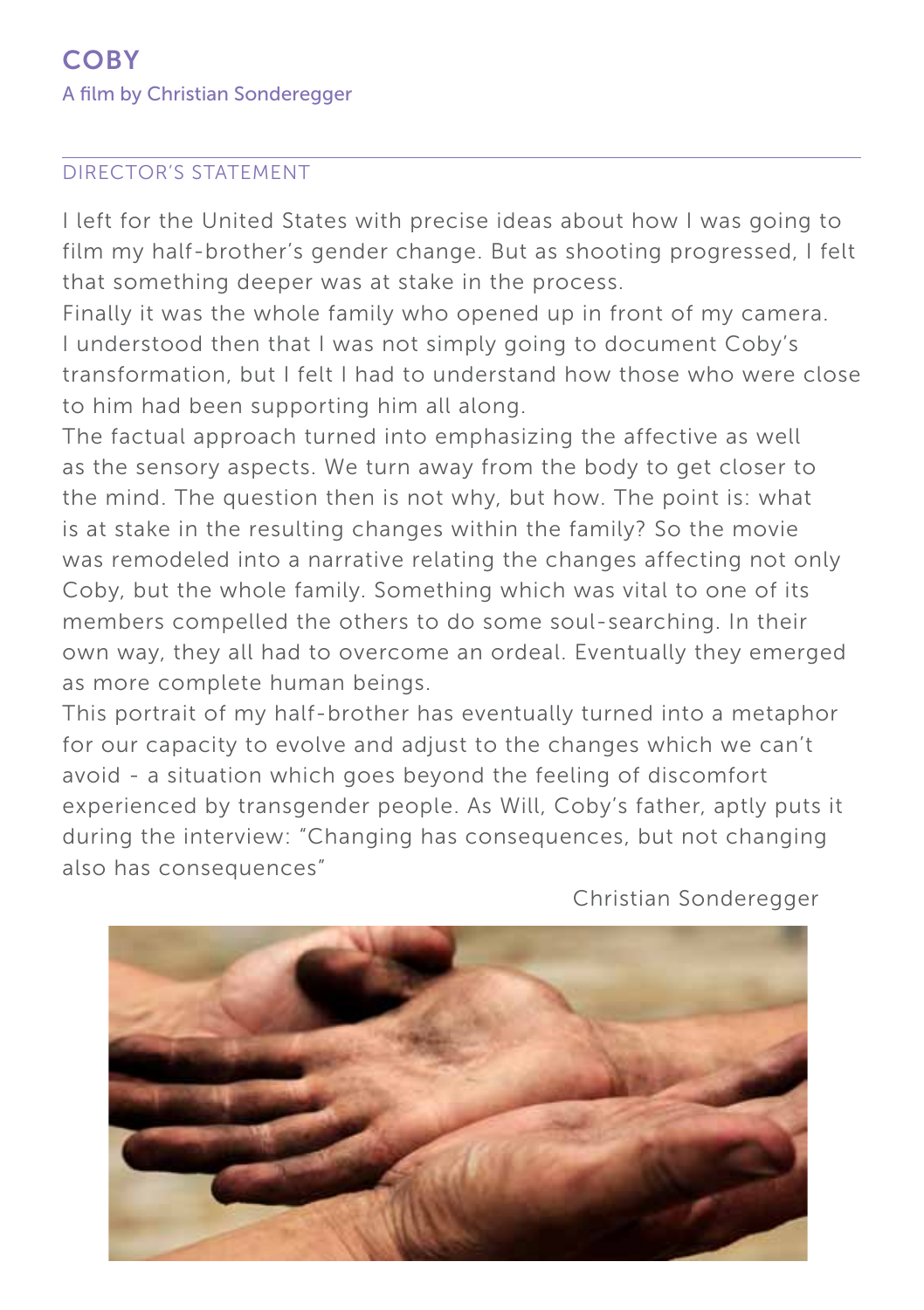

*"Ah, that's black and white. That isn't psychological. She was born that way. She didn't have a choice. She had no choice. She didn't learn that. That I know from all my study here. People used to think, like, being gay was psychological… No, you're born with it." (Coby's mother)*



*"Well, there's consequences for not doing something that your heart is set upon, you know, that you feel so essential to your life, and you choose not to do it. Well, there's going to be consequences for that too. And so, what do you need to do to live better? What do you want to do? Because no matter what you do, there's going to be consequences." (Coby's father)*



*"It's kind of crazy how powerful the mind is in that you can make this transition,*  and something that feels it's going to be hopelessly awkward and hard to get *right every time, you'll have to constantly make a mental shift, and, like, in months of just saying "he", and saying Coby.." (Coby's brother)*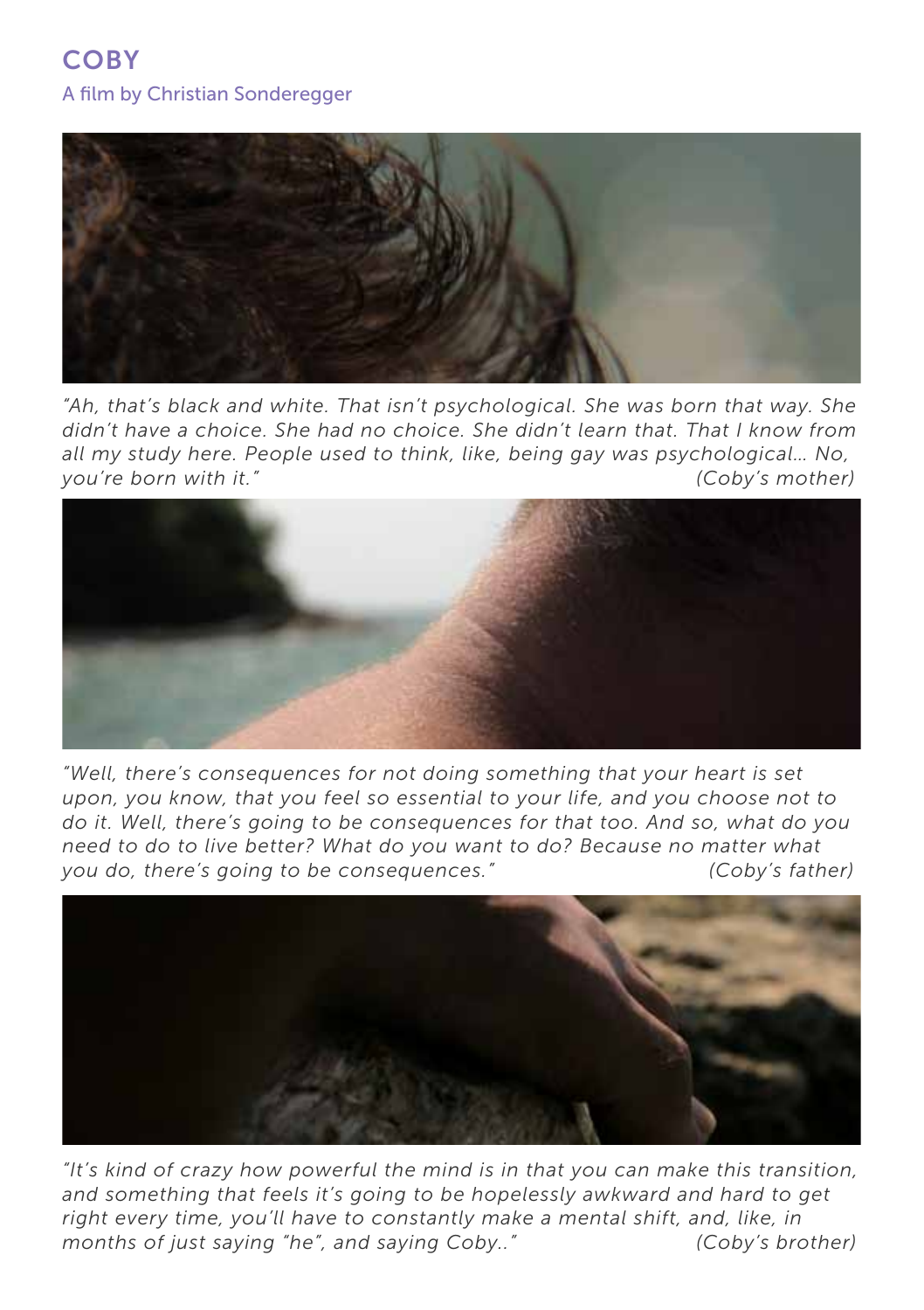#### conversation of sara and jacob in a popcorn shop

*"I feel that we do look heterosexuals. I feel, like, maybe sometimes I look at you and envision you having a penis, and you don't. Every dream I have of you, a sex dream, you have a penis. I don't know why. It's not something that I'm actively thinking or wanting you to have, but it's... When you grow up in a society where a man is a man and a woman is a woman, you just… I don't know. My brain subconsciously gives you a penis. It's a nice one; you're pretty big in my dreams."*



*"I mean, I don't mind being me. In fact, I think it's kind of interesting to be me, because I get to be a little bit of everything. I get to have the experience on both sides. Yet I don't get the experience I got before now, because people don't see me as female, so I can't live under that little umbrella. Although people that know me, and have known me for many years, and know me now, and know that I'm out, I think they do treat me a little bit differently, because they know that I'm a little bit… I don't even know how to explain it. I'm… I understand them. I understand the women that I'm around at work, and they know that I get it on a different level than men. Like, I'm more sensitive, and I can have a conversation with any of the nurses about something that's a lot more intimate that they would ever have a conversation with to just a man, because they wouldn't expect a man would understand it."*